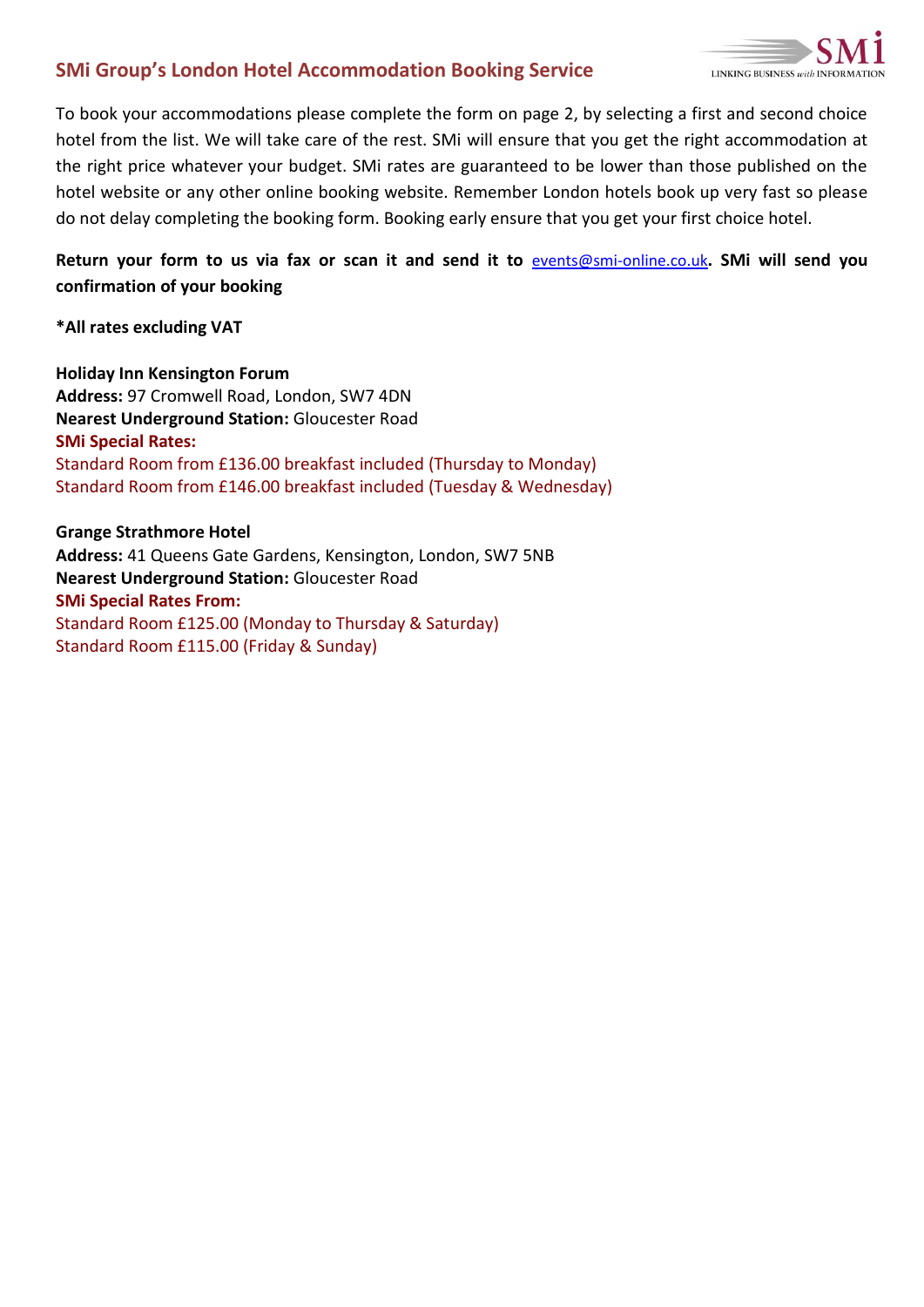

## **HOTEL RESERVATION FORM**

Please complete and return on the following Fax number or E-mail address

**Phone: +44 (0) 207 827 6000**

**Fax: + 44 (0) 207 827 6001**

**E-mail:** [events@smi-online.co.uk](mailto:events@smi-online.co.uk)

| <b>Guest Details</b> |           |            |  |  |  |  |
|----------------------|-----------|------------|--|--|--|--|
| Conference           |           |            |  |  |  |  |
| Title:               | Forename: | Surname:   |  |  |  |  |
| Company:             |           | Telephone: |  |  |  |  |
| Email:               |           | Fax:       |  |  |  |  |
| Address:             |           |            |  |  |  |  |

| <b>Hotel Details</b>          |               |                                |  |  |  |  |  |
|-------------------------------|---------------|--------------------------------|--|--|--|--|--|
| 1 <sup>st</sup> Hotel Choice: |               | 2 <sup>nd</sup> Hotel Choice:  |  |  |  |  |  |
| Room Type:                    | Standard      | Executive                      |  |  |  |  |  |
| No of Rooms:                  | No of Nights: | Smoking Room/Non-Smoking Room: |  |  |  |  |  |
| <b>Arrival Date:</b>          |               | Departure Date:                |  |  |  |  |  |

| <b>Credit Card Details</b>                                                                                                                           |            |  |       |                     |  |  |  |  |      |  |  |  |      |  |  |  |
|------------------------------------------------------------------------------------------------------------------------------------------------------|------------|--|-------|---------------------|--|--|--|--|------|--|--|--|------|--|--|--|
| Card Type:                                                                                                                                           | MasterCard |  |       |                     |  |  |  |  | Visa |  |  |  | Amex |  |  |  |
| Card Number for guarantee:                                                                                                                           |            |  |       |                     |  |  |  |  |      |  |  |  |      |  |  |  |
| Card Holder Name:                                                                                                                                    |            |  |       | <b>Expiry Date:</b> |  |  |  |  |      |  |  |  |      |  |  |  |
| I confirm that I have read and agree to SMI Terms & Conditions of Booking and authorise for payment to be<br>taken from the credit card as supplied. |            |  |       |                     |  |  |  |  |      |  |  |  |      |  |  |  |
| Signature:                                                                                                                                           |            |  | Date: |                     |  |  |  |  |      |  |  |  |      |  |  |  |